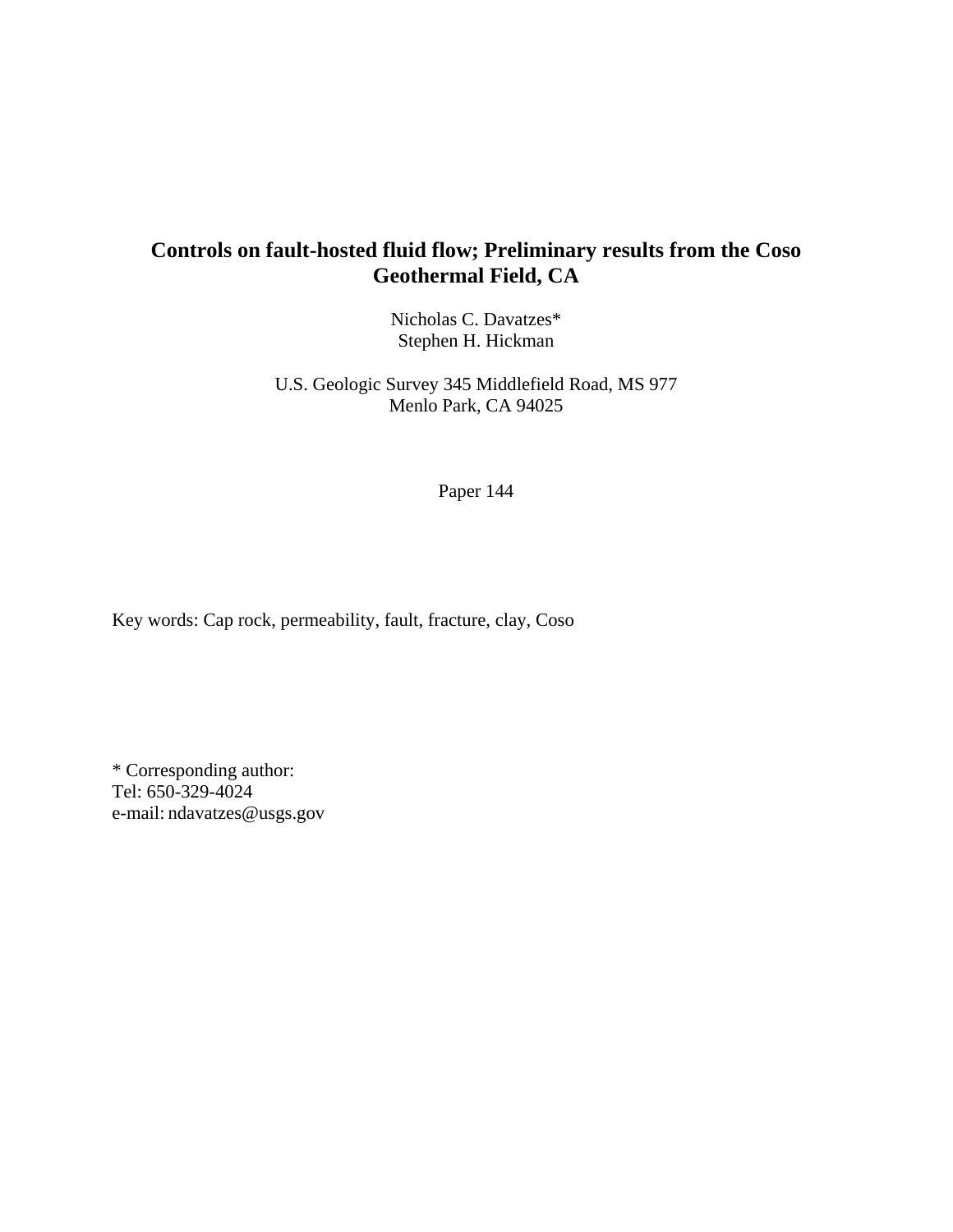#### **Abstract**

Initial examination of fault rock mineralogy and associated deformation mechanisms in the Coso Geothermal Field distinguishes three fault types: (1) Fault rocks dominated by kaolinite and quartz with associated dissolution and dilatant brittle fracturing; (2) Fault rock dominated by foliated chlorite-smectite, which accommodates slip through ductile shearing and folding; and (3) Fault rock consisting of cataclastic gouge abraded from the host rock, which exhibits crackseal textures resulting from repetitive brittle failure, dilation, and precipitation of quartz or calcite. These different fault zones are respectively associated with the upper boiling zone of the reservoir, a conductively heated "caprock" at moderate to shallow depth associated with low permeability, and a deeper convectively heated region associated with enhanced permeability. We suggest that chemical alteration of otherwise low-porosity crystalline rocks can produce a change in deformation mechanism that in turn controls the distribution of permeability in the actively deforming geothermal system.

#### **Introduction**

In crystalline rock, faults and fractures provide the primary source of permeability. Yet the active precipitation of minerals and chemical alteration in many hydrothermal systems implies that fractures conducting fluids in the subsurface will often seal and permeability will be lost. In contrast, recurrent brittle fracture and frictional failure in low porosity crystalline rocks produce dilation owing to surface roughness along the fracture walls (Brown, 1987) and the formation of breccias and microcracks during fault slip (Lockner and Beeler, 2002). Faults and fractures sealed by the precipitation of common vein-filling minerals such as quartz or calcite retain this brittle (dilatant) behavior, as demonstrated by crack-seal textures in layered veins or the brecciation of fault cements. These processes lead to periodic permeability enhancement associated with reactivation of optimally oriented and critically stressed fractures, which has been shown to be an important mechanism in maintaining high reservoir permeability in some geothermal systems (Barton *et al*., 1998).

Alternatively, dissolution of crystalline rock by hydrothermal fluids reduces the strength of grain contacts and increases porosity in fracture walls (Boitnott, 2002). Chemical alteration can also produce increasing proportions of clays and other phyllosilicates, which promote ductile behavior and reduce frictional strength (Lockner and Beeler, 2002) while also reducing fault permeability (Crawford *et al.*, 2002). The potential result of these processes is increased ductility of fault rocks that minimizes dilation accompanying slip and prevents regeneration of permeability.

Geothermal systems are commonly recognized to consist of a clay-rich caprock, situated above a permeable reservoir zone, and at greater depth, a plastically deforming zone. In this contribution we explore how mineralogical and petrophysical properties associated with these zones in the Coso Geothermal Field control mechanisms that accommodate deformation and consequently determine the permeability of newly formed or reactivated fractures. We find that the permeability structure of the Coso Field is likely generated and maintained through a feedback between recurrent fracture slip and fluid flow on one hand and mineral precipitation and chemical alteration on the other.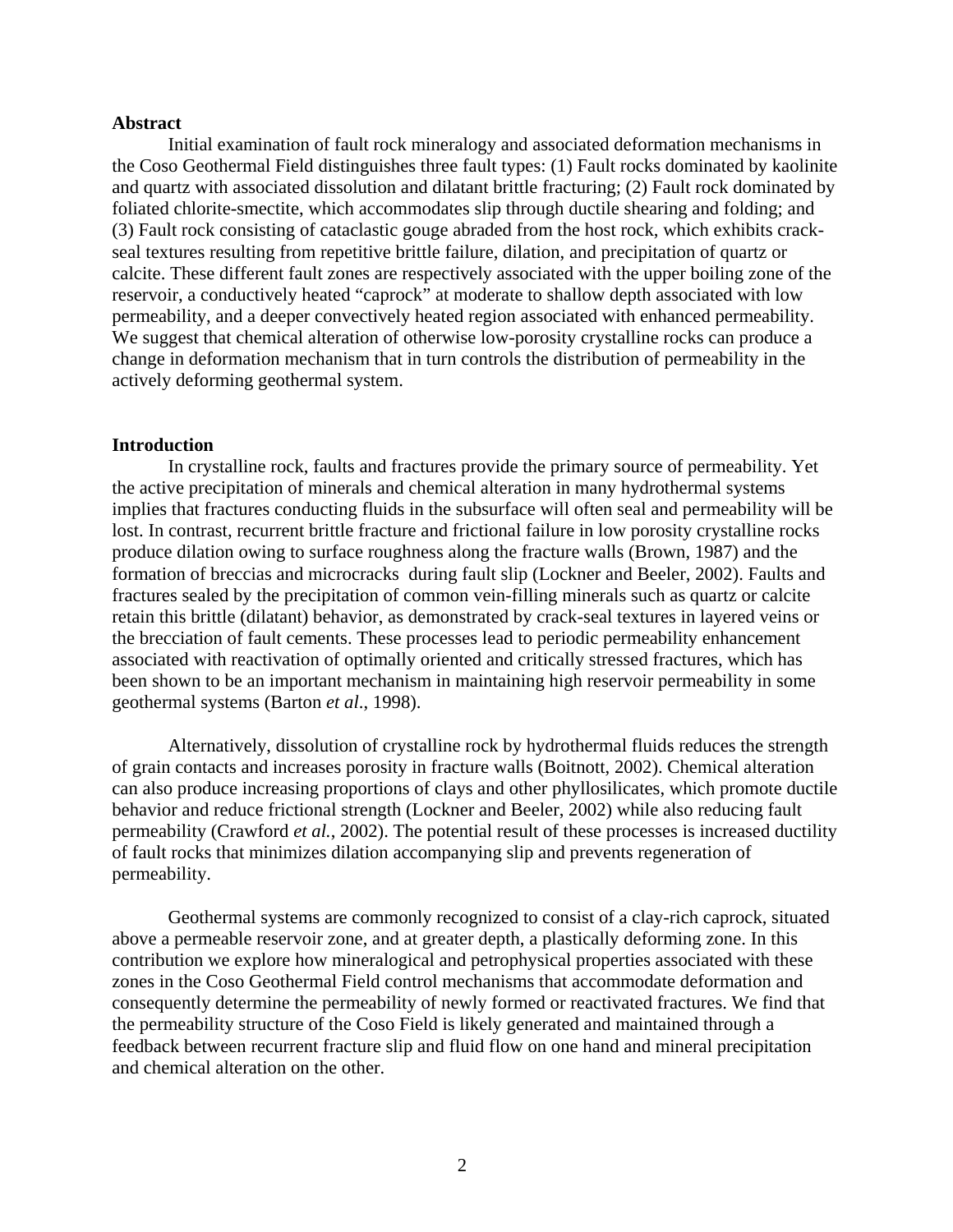# **Geological Setting**

The Coso Geothermal Field is rooted in dominantly granitoid rocks overlain by rhyolites and basalts. It is located immediately east of the Sierra Nevada at the transition from dextral strike-slip tectonics, characteristic of the San Andreas Fault system, to east-west extension along Basin and Range style normal faults (Figure 1a ). A shallow silica-rich partial melt topping out at 4-5 km depth provides both the source for recently extruded volcanic materials and high modern heat flow (Unruh and Hauksson, 2003; Manley and Bacon, 2001). Alteration in the Coso Geothermal Field varies with temperature and depth (Lutz *et al.*, 1996; Kovac *et al.*, 2005) and defines a caprock of clay-dominated alteration. These clay-bearing intervals coincide with high geothermal gradients and are consistent with conductive heat transfer and low permeability situated above the exploited geothermal reservoir. Development of that geothermal reservoir has provided an electric power generating capacity in excess of 240 MW (Adams *et al.*, 2000).

#### **Methods**

We use several lines of evidence to infer the mechanisms by which faults at Coso form and slip and how this, in turn, controls the permeability structure of the Coso Geothermal Field. Surface outcrops, core, and image logs constrain the geometry, mineralogy, and textures of the structures in fault zones. These data are used to infer the mechanisms of deformation and faultslip behavior (Davatzes *et al.*, 2005). Modern and paleo-fluid flow within the geothermal field are inferred from the distribution of fluid flow at the surface, temperature profiles, mud loss during drilling, and the distribution of seismicity. Fluid flow data and deformation data are crosscorrelated to establish the relationship of fault zones to fluid flow.

# **Fault zones structure and deformation mechanisms**

We have distinguished three distinct types of fault zones within the Coso Geothermal Field: (1) Fault zones containing intense alteration, resulting in disaggregation and subsequent replacement of most rock-forming minerals with kaolinite; (2) Fault zones associated with breccia, high fracture density, locally large fracture aperture, and fractures healed by the precipitation of calcite; and (3) Fault zones with a core dominated by chlorite and smectite fault rocks surrounded by highly fractured host rock and rare calcite veins. In the following sections, we describe these fault zones using representative examples (locations shown in Figure 1c), interpret the mechanisms of deformation, and explore their implications for the physical behavior and development of the fault zone.

#### *(1) Pervasively altered fault rocks rich in kaolinite and silica*

An example of an altered kaolinite-rich fault zone is exposed by excavation of the mercury mine at the Nicol Prospect (Figure 2a). The fault core (the part of the fault that accommodates most of the deformation and shear strain) is comprised of kaolinite-rich fault gouge (Figure 2a, b) and isolated breccia clasts. The gouge zone contains a through-going striated slip surface (Figure 2c) and subsidiary shorter slip surfaces. The through-going slip surfaces are coated by and incorporate microspheres of amorphous silica (Figure 2d). The major rock-forming minerals such as feldspar, hornblende, and biotite have been leached out of the breccia clasts, increasing the porosity, and are partly replaced with alteration phases such as kaolinite (Figure 2e). The core of the fault is surrounded by highly fractured rocks comprising a damage zone with minor mineralization and small slickensided faults exhibiting several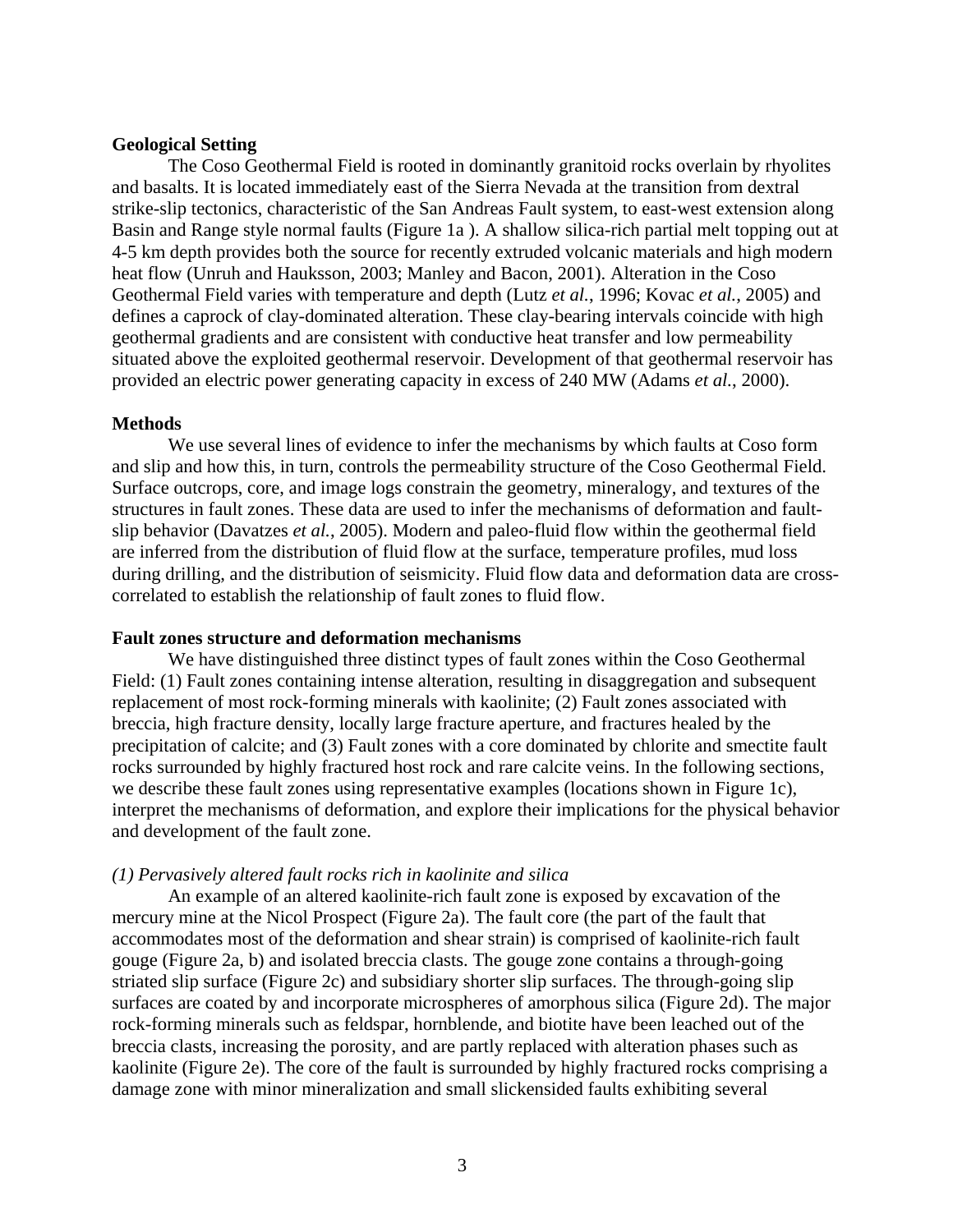centimeters of down-dip (normal faulting) slip. Intense alteration is primarily confined to the fault core and becomes less intense with greater distance from the slip surface. This distribution of alteration is consistent with fluid flow primarily focused along the slip surface and bleeding out into the surrounding gouge and fractured damage zone.

#### *(2) Brecciated, dilatant, calcite rich fault zones*

Different fault zone mineralogy and structure are evident in the damage zone of the Coso Wash normal fault (Figure 3a) exposed NNE of the Coso Wash Hot Springs. At that location, the damage zone is comprised of a series of small faults and fractures that mirror the local orientation of the modern fault scarp. Many of these fractures contain fibrous veins more than 10 cm thick (Figure 3b) consistent with deposition into void space. Dilatant (tensile) fractures also occur in association with sheared fractures (Figure 3c). In general, the tensile fractures intersect the sheared fracture at an angle approximately between 50º and 75º and are asymmetrically distributed about it. This geometry and age relationship is consistent with the formation of splay fractures that propagate in response to tensile stresses concentrated at the tip or at asperities of a slipping shear fracture (Davatzes and Aydin, 2003). Splay fractures are densest in extensional steps between two overlapping, *en echelon* sheared fractures (Figure 3c) where they define fracture-bounded rhombs of rock. Shearing of fractures healed by precipitation (Figure 3d) is associated with the rotation of the fracture-bounded volumes and the formation of breccia, indicating that fracture porosity is regenerated following healing.

#### *(3) Chlorite-smectite rich fault zones*

The third fault zone type is distinguished by a fault core dominantly composed of chlorite and smectite (Figure 4a). Multiple, linking slip surfaces are distributed across the fault core and anastomoze around more intact blocks of the host rock (as shown in Figure 4b). Slip surfaces are polished and coated by chlorite and smectite. Within the shear zone the chlorite shows foliation subparallel to the fault strike and dip. Porosity is relatively low in the fault rock, and pores appear to be isolated. The textural relationship of the fault rock to the breccia blocks and margins of the fault core indicates relatively ductile deformation by folding of chlorite and smectite foliation and extrusion of clay into void space. Adjacent to the fault core, the country rock is highly fractured. Breccia and brittle fractures in the damage zone are well-connected and dense, but do not cross the fault core.

# **Evidence for the fluid flow behavior of faults**

Fluid flow along faults in the Coso Geothermal Field is indicated by the preferred distribution of surface alteration, fumaroles, and steaming ground along faults and at some fault intersections (Figure 1c). The most predominant active surface flow is associated with NNE trending normal faults that are well oriented for slip in the modern stress state (Figure 1c) and show geomorphic evidence for slip, including offset alluvial fans. Subsurface fluid flow along faults is indicated by perturbations in borehole temperature logs (see discussion in Barton et al, 1998) and mud losses that coincide with faults visible in image logs (see example from well 58A-10 in Figure 5). In addition, near-isothermal temperature gradients, such as seen in well 58A-10 over the depth interval labeled zone 2 (Figure 5), indicate convective fluid flow that requires high permeability along a network of fractures.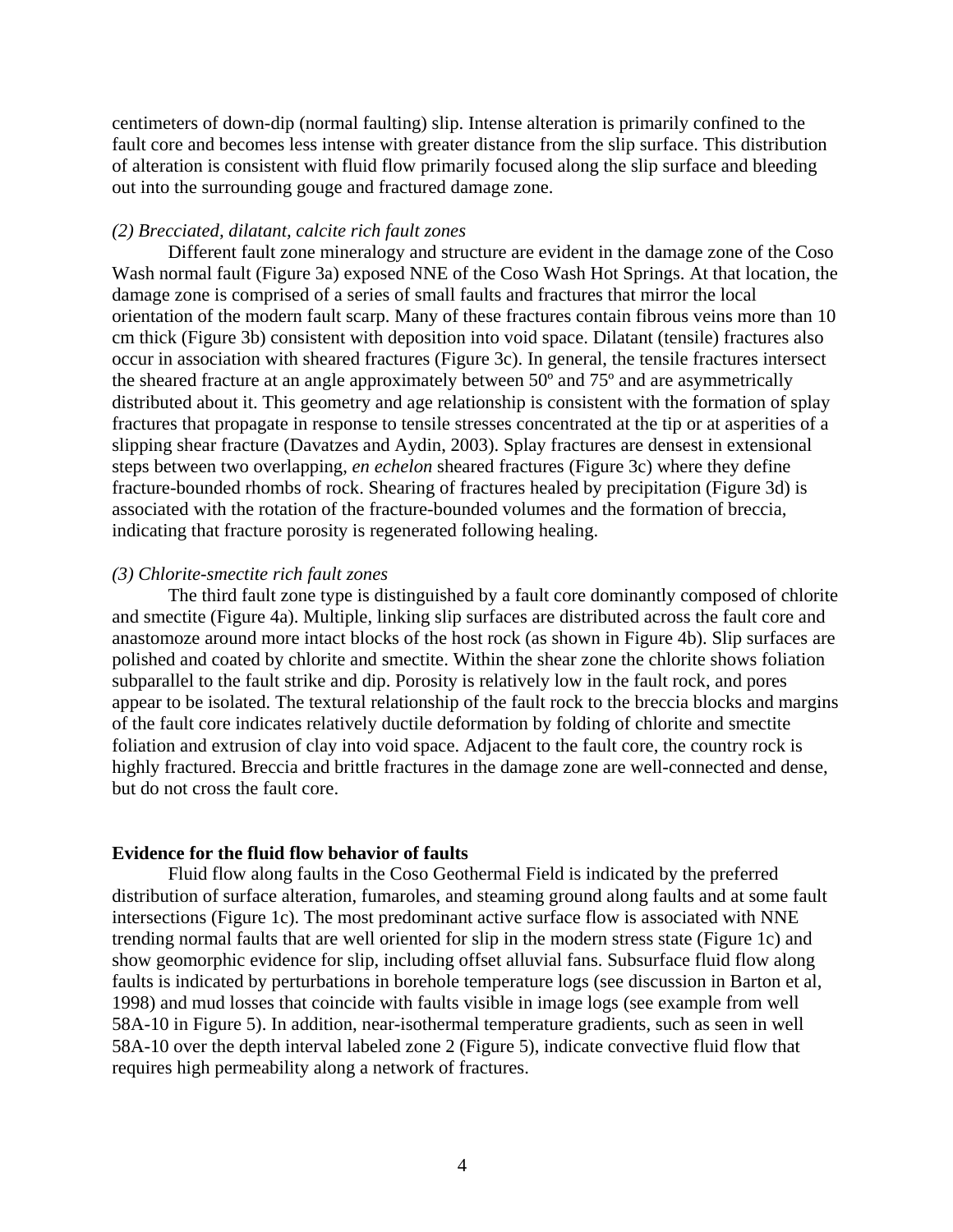It is more difficult to determine where faults act as barriers to fluid flow, although this can be inferred from borehole temperature logs in addition to the distribution of seismicity. The repeat temperature logs from well 58A-10 (Figure 5) distinguish two zones of high temperature gradient labeled zones 1 and 3. These high temperature gradients suggest conductive heat transfer and low permeability, despite fracture densities and orientations similar to zone 2, where convection dominates (Davatzes and Hickman, 2005). Another important aspect of zone 2 is the presence of very small but abrupt changes in geothermal gradient across faults (labeled as subzones A-E in Figure 5). These small-scale transitions in gradient are consistent with these faults acting as limited, or transient, barriers to fluid flow.

In addition, locally high rates of seismicity within the actively produced Coso Geothermal Field and the spatial association of this seismicity with boreholes suggest that most micro-earthquakes are probably related to fluid pressure variations induced by fluid production or injection (Feng and Lees, 1998).However, sharply defined margins to this otherwise diffuse seismicity coincide with faults visible at the surface (Figure 1b). These sharply defined terminations of seismicity indicate that these faults act as barriers to fluid flow, limiting the spatial extent of fluid pressure variation and effectively compartmentalizing the Coso Geothermal Field.

In most locations, faults display indications of both focused fluid flow and barrier behavior. One example is the fault seen at 6900 ft in well 58A-10 (Figure 5), which was associated with significant mud losses while drilling and persistent negative temperature gradients. This fault also separates adjacent sub-zones of distinct temperature gradient. Similarly, the Coso Wash normal fault system (Figure 1c) hosts fumaroles but also defines the margins of earthquake clusters (Figure 1b). In both cases fluid flow across the fault appears to be inhibited, whereas fluid flow along the fault is enhanced.

#### **Conceptual model of fluid flow and fault mechanics in the Coso Geothermal System**

The distribution of active fumaroles and steaming ground at the surface (Figure 1c) indicate that fluid flow is primarily associated with active fault segments trending NNE and at intersections between fault segments. However, not all of the faults (or fault segments) seen at Coso appear to be permeable. For example, the temperature profiles (Figure 5) and geologic well log from well 58A-10 suggest that the conductive zone of low fluid flow (zone 1) is associated with abundant clay mineralization, in contrast to the convecting zone (zone 2) which is associated with calcite precipitation and little alteration.

Furthermore, the mineralogy and texture of the different fault zones identified at Coso (Figures 2, 3, and 4) indicate the role of different deformation mechanisms and structural/geochemical history. For example, faults healed by the precipitation of calcite and related minerals continue to undergo brittle dilation when reactivated and thus regenerate permeability (Figure 3). In contrast, the introduction of chlorite and other sheet silicates such as smectite appear to promote ductility and thereby minimize dilatancy of the fault rock during shear (Figure 4). In the following sections we discuss the relationship of the deformation mechanisms that control fluid flow to the deformation environments defined by the shallow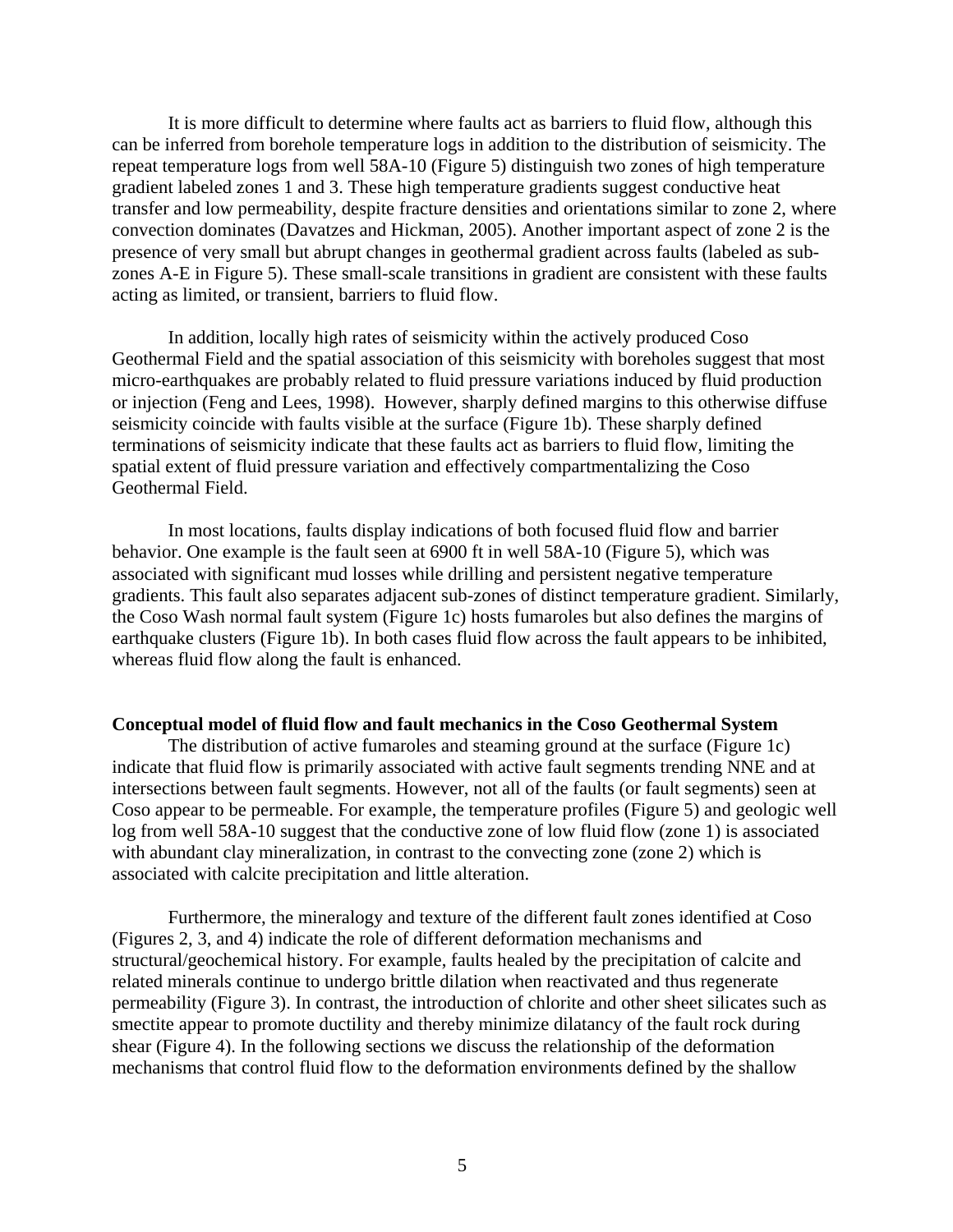ground water system, clay-rich caprock, reservoir interval, and partial melt that define the Coso Geothermal System. This discussion is indexed to the four zones shown in Figure 6b.

Zone 1. Shallow groundwater flow: In the shallowest zone, groundwater flow circulates through a network of diffusely distributed fractures associated with active faulting and dilatant failure facilitated by low confining stress. Rising geothermal fluids or boiling in areas of high heat flow and slow recharge exsolve gases that can mix with shallow groundwater, potentially lowering the pH and promoting mineral dissolution (Facca and Tonani, 1967). Dissolution of major rockforming minerals such as feldspar, plagioclase, hornblende, pyroxene and biotite should initially increase fault zone permeability. This overall gradual increase in permeability will be augmented by sudden permeability increases induced by dilatancy accompanying episodic fault slip (spikes in Figure 6d).

Zone 2. Caprock: The caprock is characterized by conductive heat flow and minimal circulation of fluid. Initial fault formation and slip is the result of brittle-dilatant failure. However, continued slip and fluid flow leads to the formation of smectite phases and chlorite that inhibit dilation accompanying slip. Alteration is greatest in the fault core and decreases into the host rock. As a result, any damage outside the fault core in unaltered rock remains dilatant. Consequently, faultparallel permeability increases as cross-fault permeability decreases. The net result is the progressive development of faults with low cross-fault permeability and enhanced fault-parallel permeability. Although permeability might increase in the fault damage zones, the intersection of non-parallel (e.g., conjugate) fault cores truncates the damage zone, leading to a caprock with low overall permeability. Over the lifetime of the geothermal system, continued alteration should further isolate and reduce the size of zones of dilatant failure that generate fracture permeability.

The vertical permeability seal provided by this "clay-rich cap" could be breached by the development of (1) new fault networks or (2) localized dilation related to fault geometry. New fault networks form when there is a sudden change in tectonic stress that is unfavorable for reactivation of an established fault network. Because alteration is primarily localized along the older fault networks, new faults will principally propagate through nearly unaltered rock that favors brittle failure. Owing to the low frictional strength of most clays (Lockner and Beeler, 2002), large rotations of the stress state are required to create new faults in a clay-rich cap, suggesting that breaching of the cap rock by new fault networks will be more difficult.;. Also, mechanical interaction of fault segments at extensional steps or intersections can locally produce more tensile mean stress that promotes dilatant failure (Davatzes *et al.*, 2005). This mechanism could produce a pathway for fluids to migrate from reservoir depths to the surface along parts of faults—essentially breaching the cap rock.

Zone 3. Reservoir zone: The reservoir zone is dominated by brittle fracture, brecciation, and cataclasis. Healing primarily occurs by the precipitation of calcite or silica (potentially promoted by convection). In general, the near absence of clays and other phyllosilicates in the reservoir zone prevents the formation of a persistently low-permeability fault core. Thus, across-fault as well as along-fault permeability will be regenerated by periodic fault slip (Figure 6d). In detail, reduced grain size in the fault core due to cataclasis increases the area of fresh mineral surfaces and the rate of chemical reactions and precipitation on those surfaces. This suggests that the core of reservoir faults will heal faster than the damage zone during the inter-seismic period and thus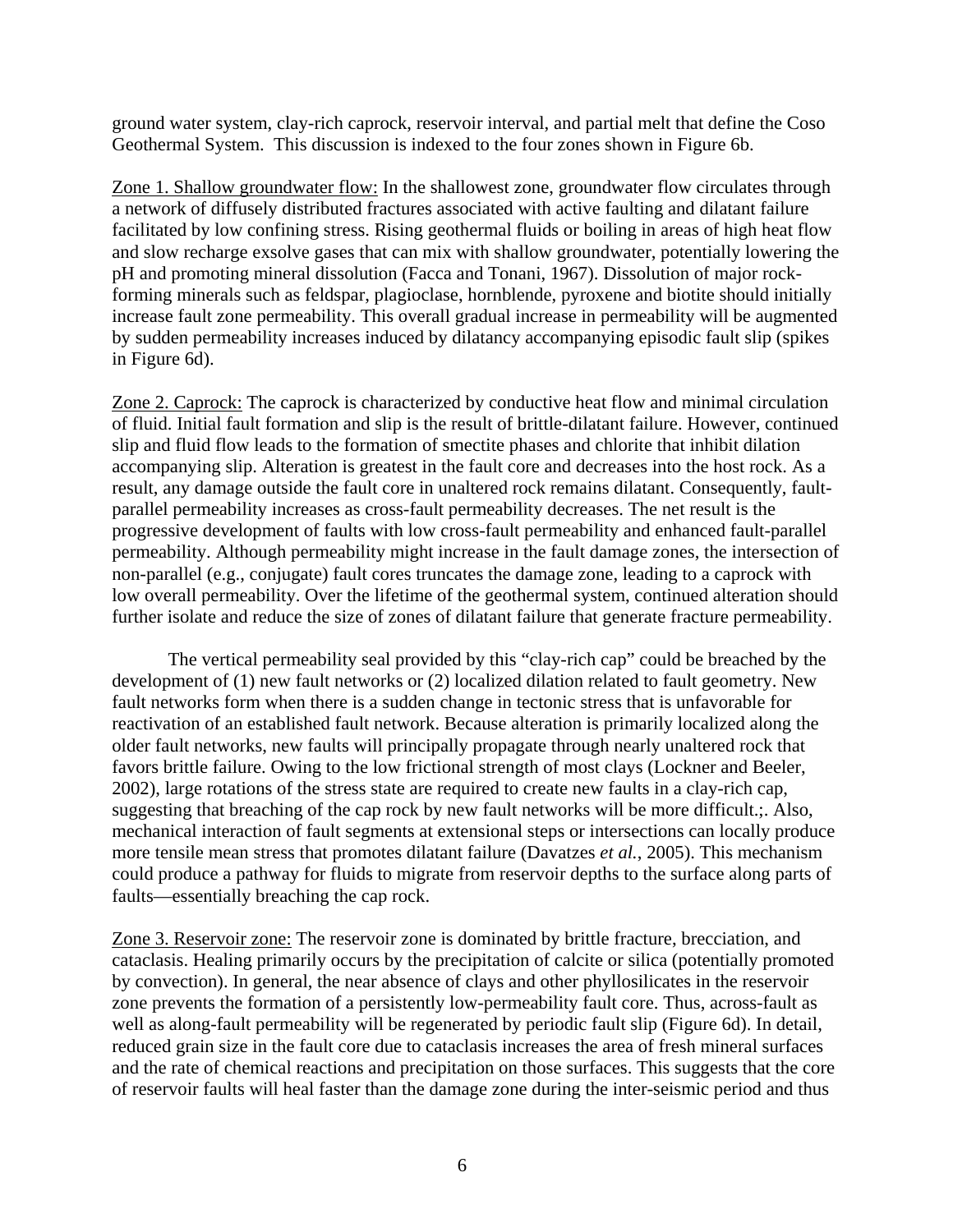produce transient across-fault barriers or low-permeability zones (Byerlee, 1993). Consequently, convection can be temporarily confined within isolated damage zones resulting in small steps in temperature gradient (shown diagrammatically in Figure 6b), even though these transient seals will be periodically ruptured so that the permeability within the reservoir remains generally high.

4. Crystal-plastic deformation below the brittle-ductile transition: As temperature increases with depth and proximity to the heat source, crystal plastic deformation becomes the dominant means of accommodating strain. Large earthquakes can locally extend the depth of micro-seismicity (as indicated by the jagged top of the brittle-ductile transition in Figure 1b) by locally increasing the strain rate. However, the permeability of fault and country rock in this zone is expected to be quite low.

#### **Conclusions**

The feedback between fracture slip, the generation of permeability, fluid flow and alteration suggests that fracture permeability will evolve concurrently with the geothermal system. Initial fracture development in un-altered crystalline rocks will enhance permeability and allow the circulation of fluids, the transfer of heat, and initiate chemical alteration. Chemical alteration will eventually lead to the breakdown of rock forming minerals and alteration to clays within appropriate temperature and pressure conditions. The presence of clay in the cap rock mitigates the ability of fracture slip to generate permeability and consequently isolates a deeper geothermal reservoir from the surface. In contrast, in reservoir rocks permeability is maintained in fracture systems of calcite- or silica-dominated fracture sealing through dilatancy accompanying episodic slip despite exposure to the same stress state and deformation conditions as in the cap rock.

#### **Acknowledgments**

Much of the data analyzed was made available through the Navy Geothermal Program Office. John Solum and Joe Moore provided valuable feedback. Steve Bjornstad, Patrick Muffler and Colin Williams provided critical reviews of the science and text. David Blackwell reviewed the manuscript for the Geothermal Resources Council. Funding was provided by the U.S. Geological Survey Mendenhall Fellowship.

#### **References**

- Adams, M.C., Moore, J.N., Bjornstad, S., and Norman, D.I. 2000. Geologic history of the Coso Geothermal Field. Proceedings World Geothermal Congress 2000, Kyushu – Tohoku, Japan, May 28 – June 10, 2000. p. 2463-2469.
- Barton, C., Hickman, S., Morin, R., Zoback, M.D., and Benoit, R.,1998, Reservoir-scale fracture permeability in the Dixie Valley, Nevada, geothermal field, in Rock Mechanics in Petroleum Engineering, vol. 2, R. M. Holt et al. (eds.), Society of Petroleum Engineers, Richardson, TX., p. 315-322.
- Boitnott, G.N. 2002.Core analysis for the development and constraint of physical models of geothermal reservoirs. Geothermal Research Council Transactions 26, 387-392.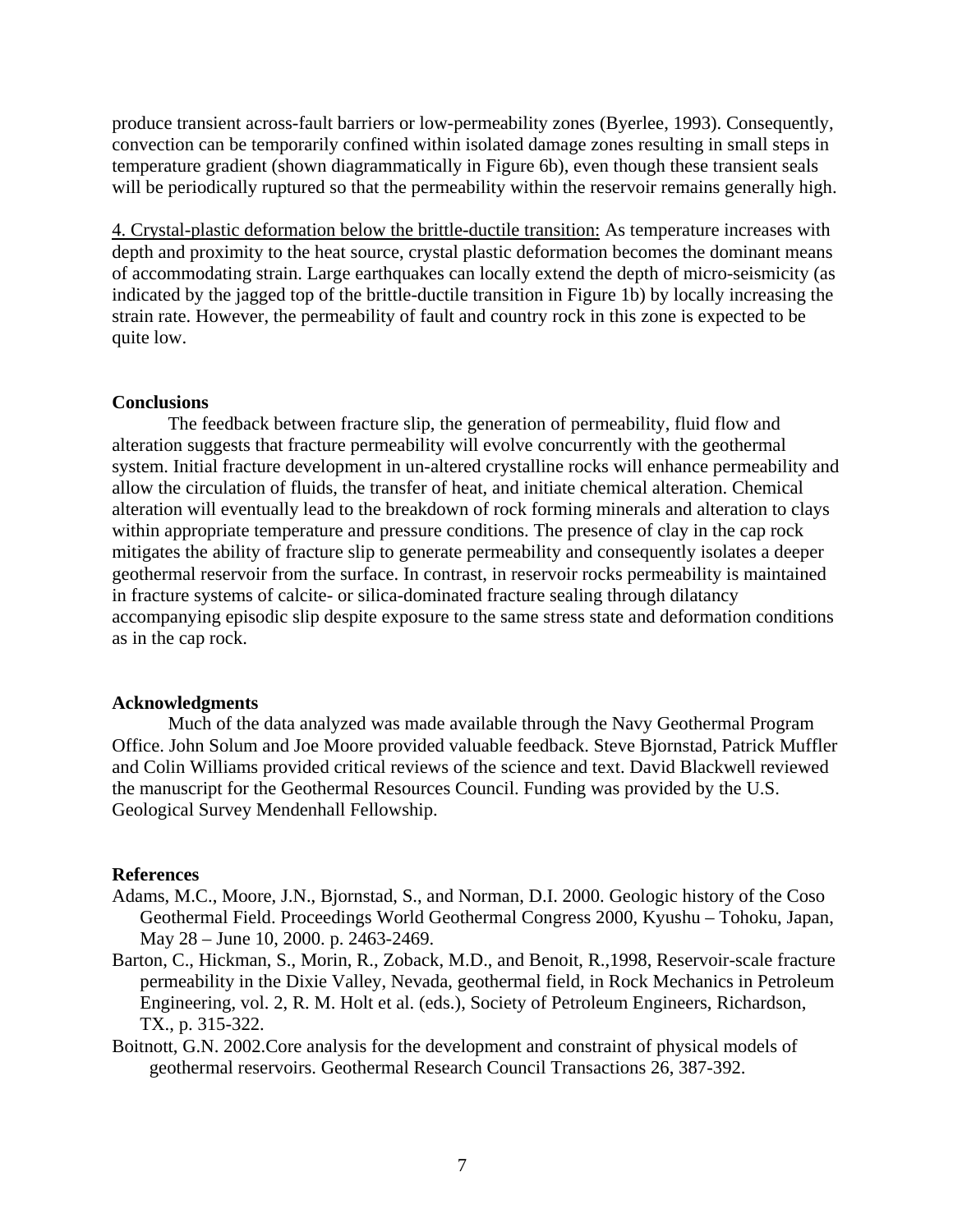- Brown, S.R. 1987. Fluid flow through rock joints: Effects of surface roughness. J. Geophys. Res. 99, p. 9373-9390.
- Byerlee, J.D. 1993. A model for episodic flow of high pressure water in fault zones before earthquakes. Geology, 21, p. 303-306.
- Crawford, B.R., Myers, R.D., Woronow, A., Faulkner, D.R., and Rutter, E.H. 2002. Porositypermeability relationships in clay-bearing fault gouge. SPE/IRSM 78214, p. 1-13.
- Davatzes, N.C. and Hickman, S. 2005. Comparison of acoustic and electrical image logs from the Coso Geothermal Field, CA. Proceedings, Thirtieth Workshop on Geothermal Reservoir Engineering, Stanford University, January 31- February 2, 2005. SGP-TR-176, p. 1-11.
- Davatzes, N.C. and Aydin, A. 2003. The formation of conjugate normal fault systems in folded sandstone by sequential jointing and shearing, Waterpocket monocline, Utah. Journal of Geophysical Research 108(B10), p. 2478-2493.
- Davatzes, N.C., Eichhubl, P., and Aydin, A. 2005. Structural evolution of fault zones in sandstone by multiple deformation mechanisms; Moab Fault, southeast Utah. Geological Society of America Bulletin, vol.117, no.1-2, p.135-148
- Facca, G. and Tonani, F. 1967. The self-sealing geothermal field. Bulletin of Volcanology, 30, p. 271-273.
- Feng, Q. and Lees, J.M. 1998. Microseismicity, stress, and fracture in the Coso geothermal field, California. Tectonophysics, 289, p. 221-238.
- Geomechanics International. 2003. Fracture permeability and in situ stress in the eastern extension of the Coso Geothermal Reservoir; Kinematic and dynamic studies of the Coso Geothermal and surrounding area. Report prepared for the Navy Geothermal Program Office. Report number N68936-01-R-0095. 75 p.
- Hulen, J. B. 1978. Geology and alteration of the Coso geothermal area, Inyo County, California. U. S. Department of Energy: Geothermal Energy.
- Kovac, K.M. Moore, J.N., and Lutz, S.J. 2005. Geologic framework of the East Flank, Coso Geothermal Field: Implications for EGS development. Thirtieth Workshop on Geothermal Reservoir Engineering, Stanford University, Stanford, California, January 31-February 2, 2005, SGP-TR-176, 7 p.
- Lockner, D.A. and Beeler, N.M. 2002. Rock failure and earthquakes. International Handbook of Earthquake and Engineering seismology, 81A, p. 505-537.
- Lutz, S.J., Moore, J.N., Copp, J.F. 1996. Integrated mineralogical and fluid inclusion study of the Coso Geothermal System, California. Proceedings, 21st Workshop on Geothermal Reservoir Engineery, Stanford University, Stanford, California, p. 187-194.
- Manley, C.R. and Bacon, C.R. 2000. Rhyolite thermobarometry and the shallowing of the magma reservoir, Coso Volcanic Field, California. J. Petrol. 41, p. 149-174.
- Moore, J., Norman, D., and Adams, M. 2004. Thermal and chemical history of the Eastern Coso Geothermal Field. Report to the Navy Geothermal Program Office. Report N68936-01-0095. 71 p.
- Sheridan, J. and Kovac, K.M., Rose, P. E., Barton, C. A., McCulloch, J., Berard, B., Moore, J. N., Petty, S. & Spielman, P. 2003. In situ stress, fracture and fluid flow analysis-East Flank of the Coso Geothermal Field. Twenty-eighth Workshop on Geothermal Reservoir Engineering, Stanford University, Stanford, California, January 27-29, SGP-TR-173, 16 p.
- Unruh, J. R. and Hauksson, E. 2003. Seismotectonics of an Evolving Intra-Continental Plate Boundary, East-Central California. Geothermal Program Office Technical Symposium 8, University of California, Davis, CA.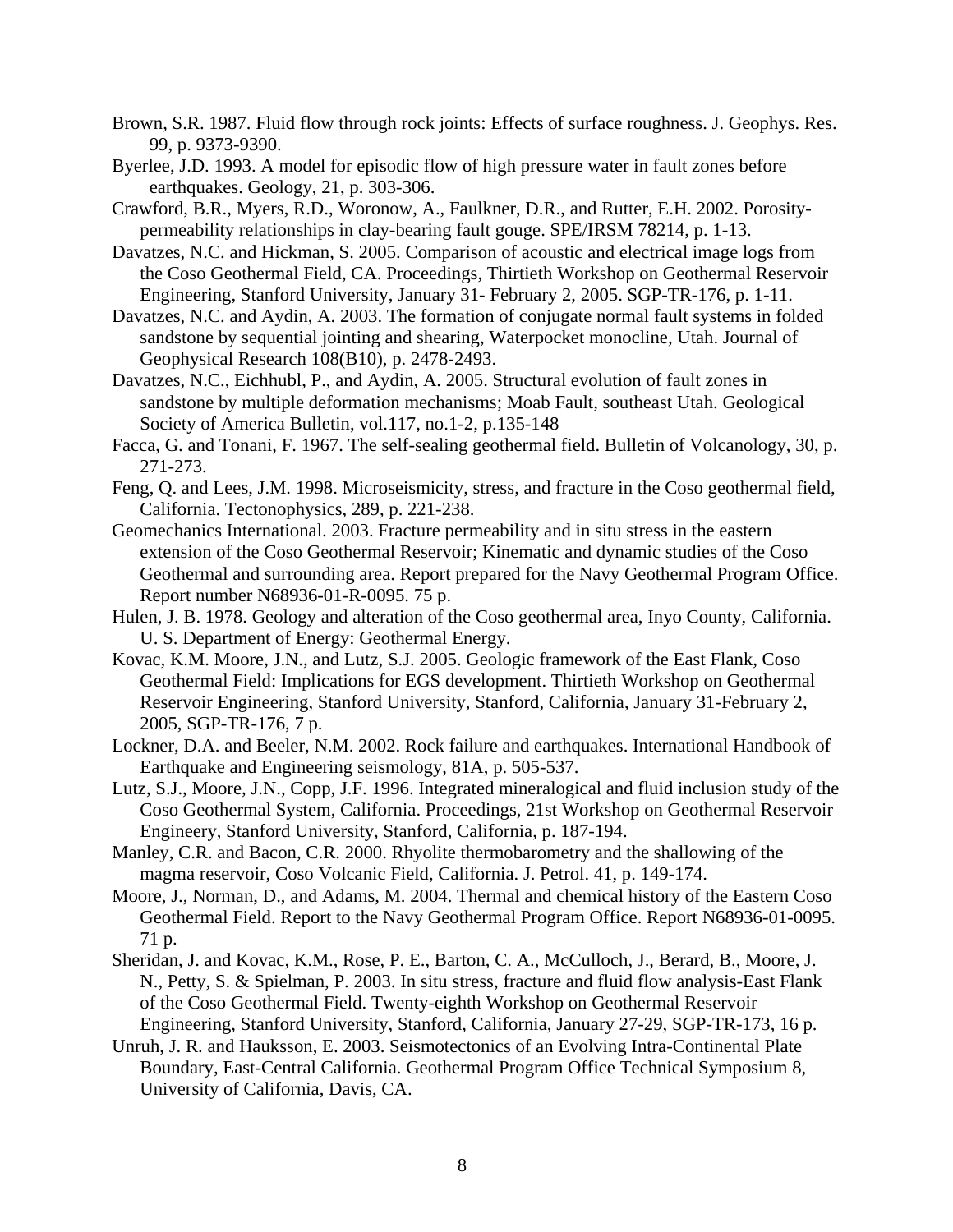Whitmarsh, R.C. 1998. Structural development of the Coso Range and adjacent areas of eastern California [Ph.D. thesis]: Lawrence, Kansas, University of Kansas.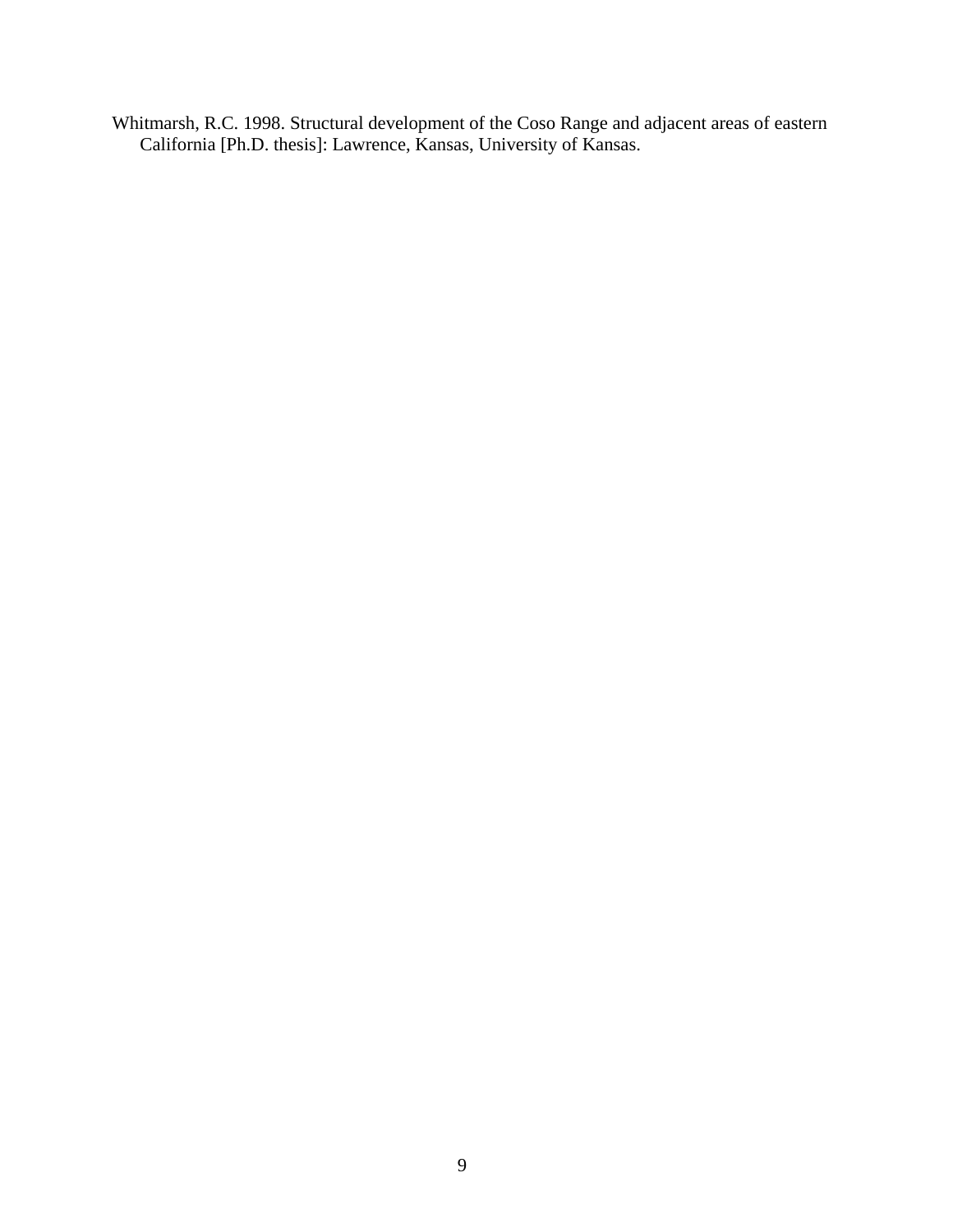# **Figure Captions**

Figure 1: (a) Location map of the Coso Geothermal Field. (b) Cross section of seismicity from 1993 to 2003 at the Coso Geothermal Field recorded by the local seismometer network operated by the Navy Geothermal Program Office. We infer that the brittle-ductile transition roughly coincides with the abrupt decrease in earthquake occurrence. (c) Tectonic map of the east flank of the Coso Geothermal field. Minimum horizontal stress orientations inferred from borehole image logs were compiled from Geomechanics International (2003), Sheridan *et al.* (2003), and Davatzes and Hickman (2005). Location of alteration, fumaroles, and steaming ground is based on new mapping and results from Hulen (1978) and Whitmarsh (1998).

Figure 2: (a) Map of altered kaolinite-rich fault zone (location Figure 1c) distinguishing zones of different deformation and alteration intensity. Scanning Electron Microscope images of (b) foliated kaolinite-rich fault gouge , (c) striated fault slip surface, (d) microspheres and rod-like structures of amorphous silica, and (e) altered breccia clasts.

Figure 3: (a) Geologic map of the Coso Wash fault scarp and zones of massive veins and breccia in granodiorite (location Figure 1c). Detailed photos of damage zone structures including: (b) layered carbonate vein, (c) dilatant fractures (splay fractures) localized between sheared fractures, (d) breccia and associated splay fractures.

Figure 4: (a) Oblique photograph and sketch map of fault zone rich in chlorite (strike/dip  $=$  $\sim$ 303/50<sup>o</sup>) (location Figure 1c). (b) Core from a depth of 679 ft with similar structures from well 64-16.

Figure 5: Repeat temperature profiles measured in well 58A-10 located in Coso Wash (location Figure 1c), mud losses while drilling (spikes), stress rotations (Davatzes and Hickman, 2005), and unwrapped borehole televiewer image and caliper log of fault zone at 6900 ft measured depth.

Figure 6: Conceptual model of fluid flow along faults in a geothermal system. The approximate distribution of alteration clay phases follows the work of Lutz *et al.*, (1996), Moore *et al.* (2004), and Kovac *et al.* (2005).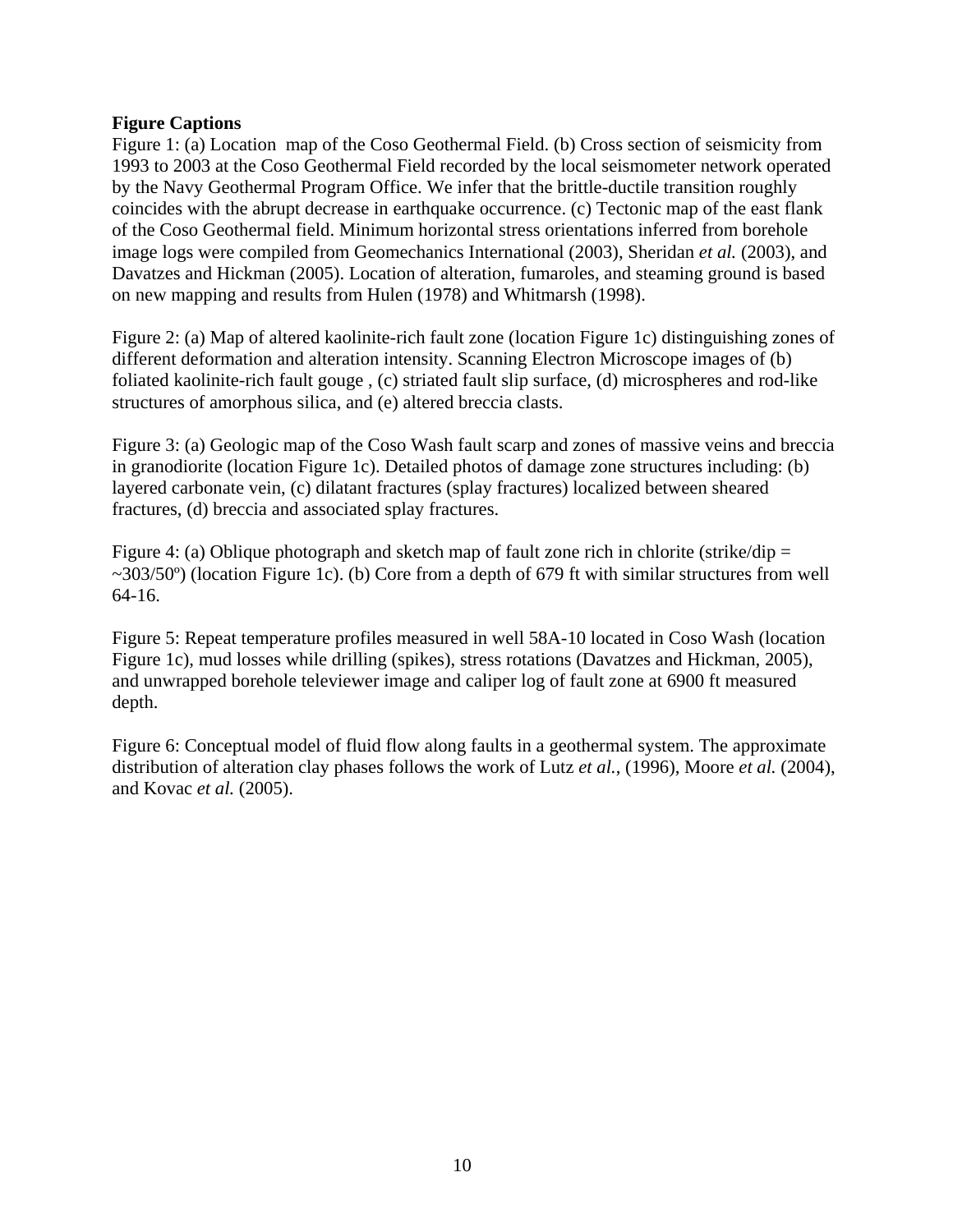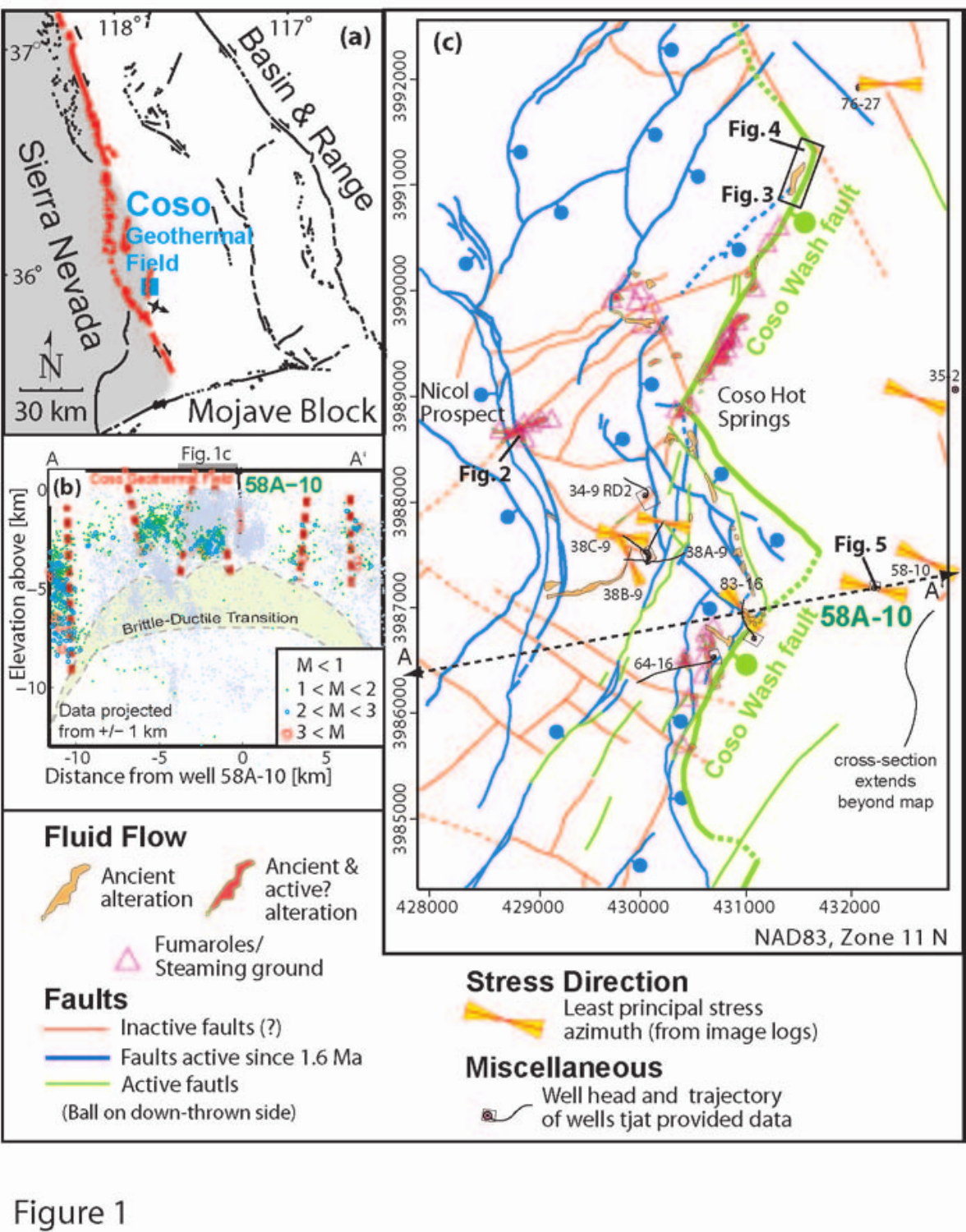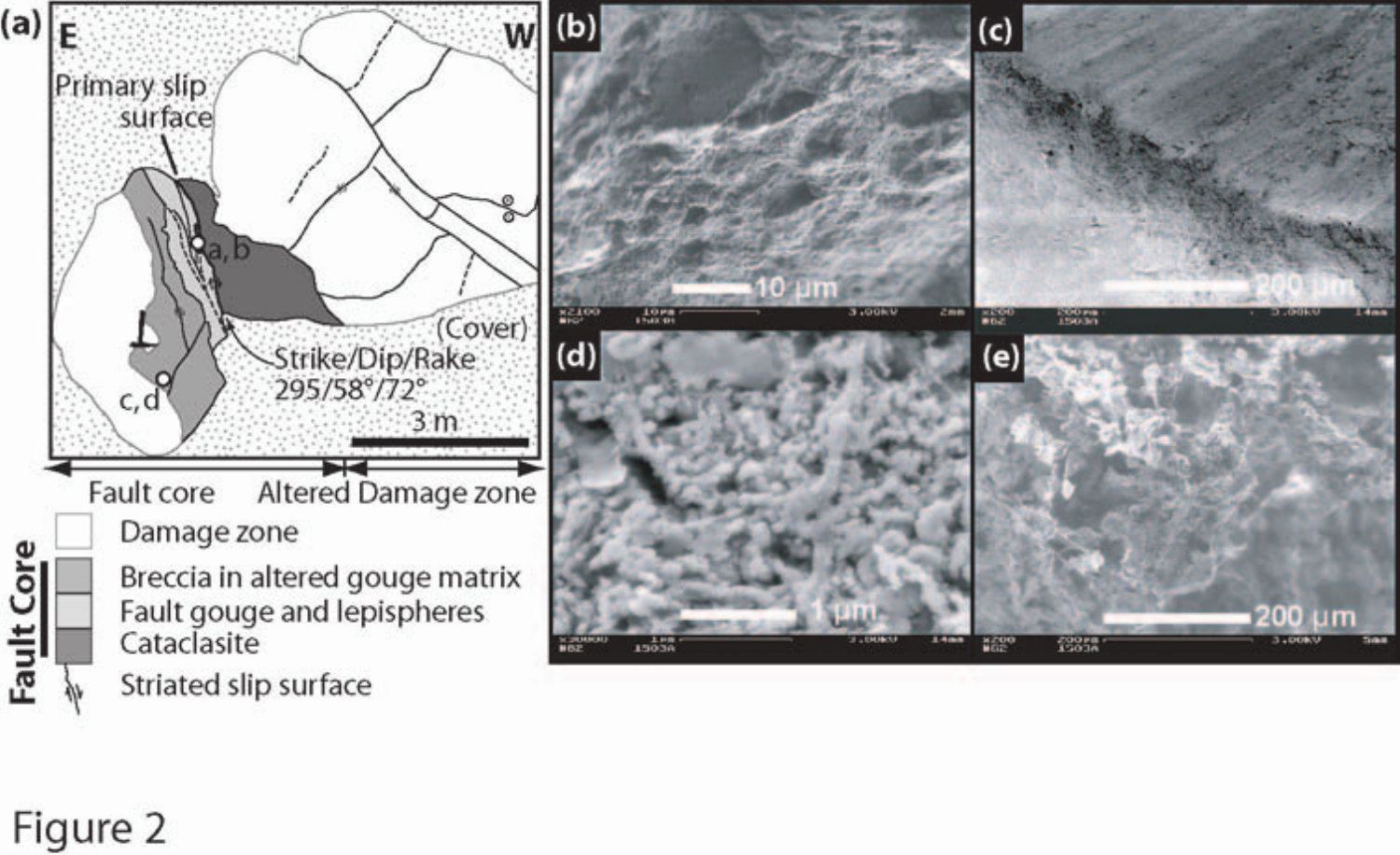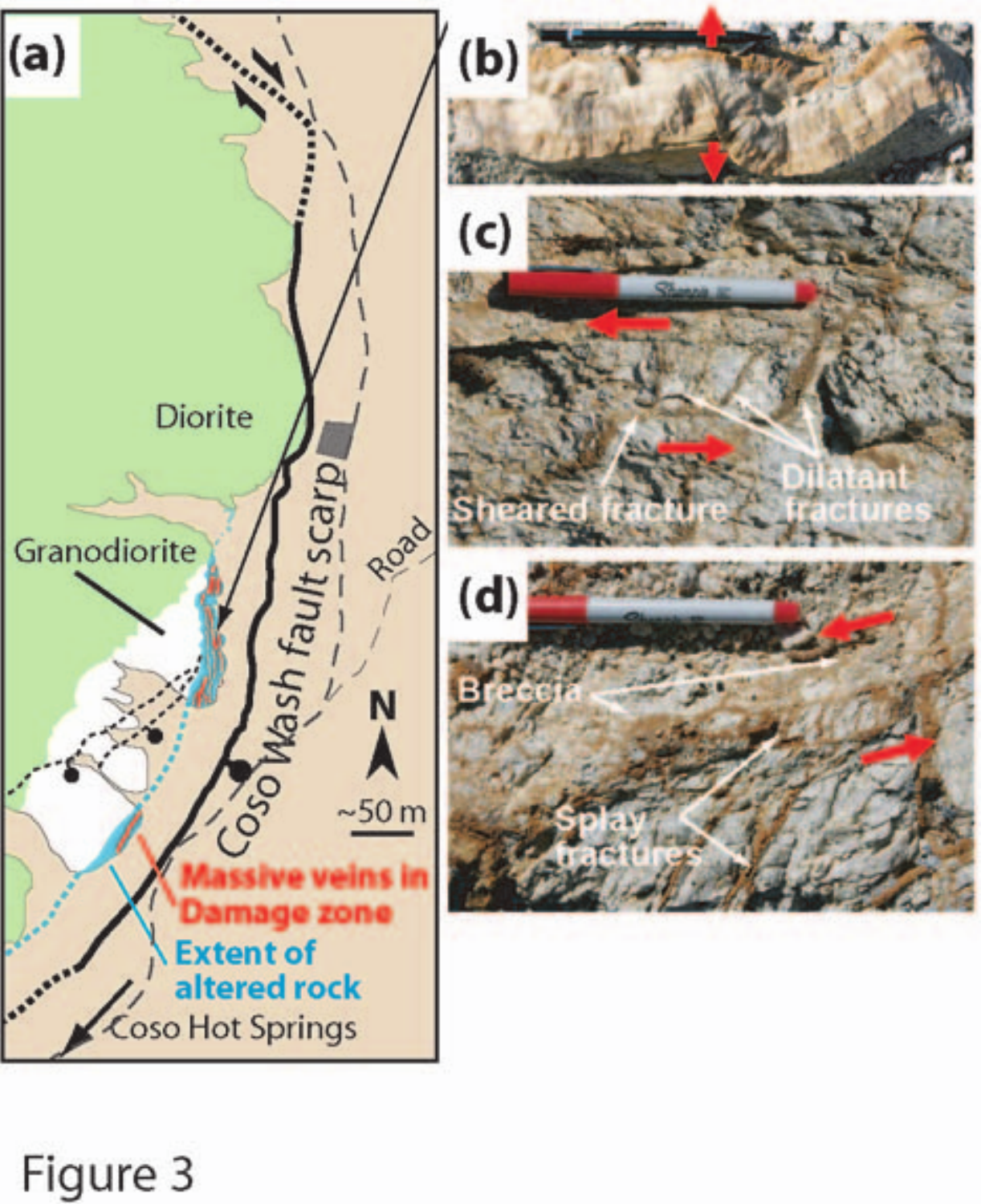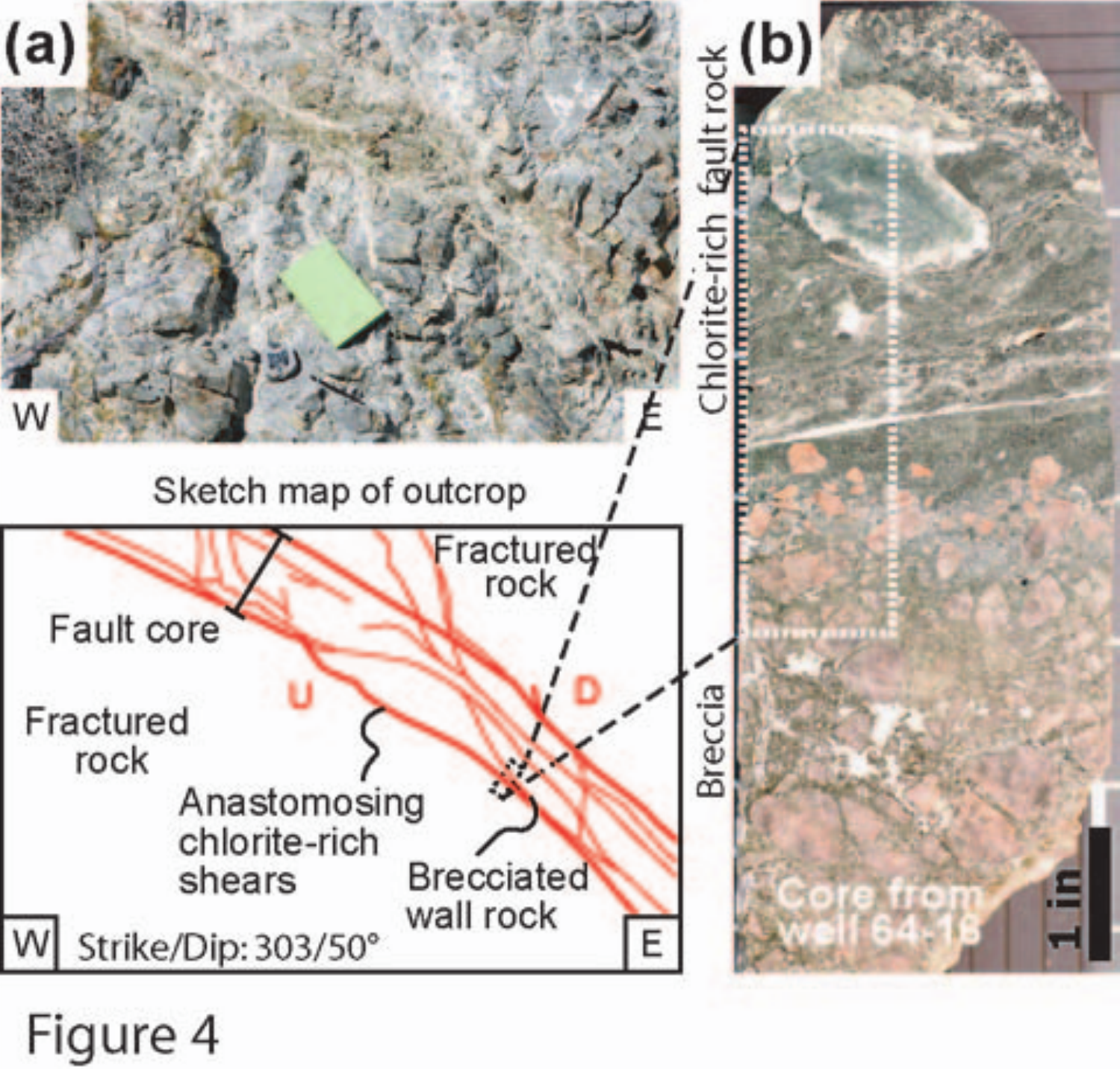